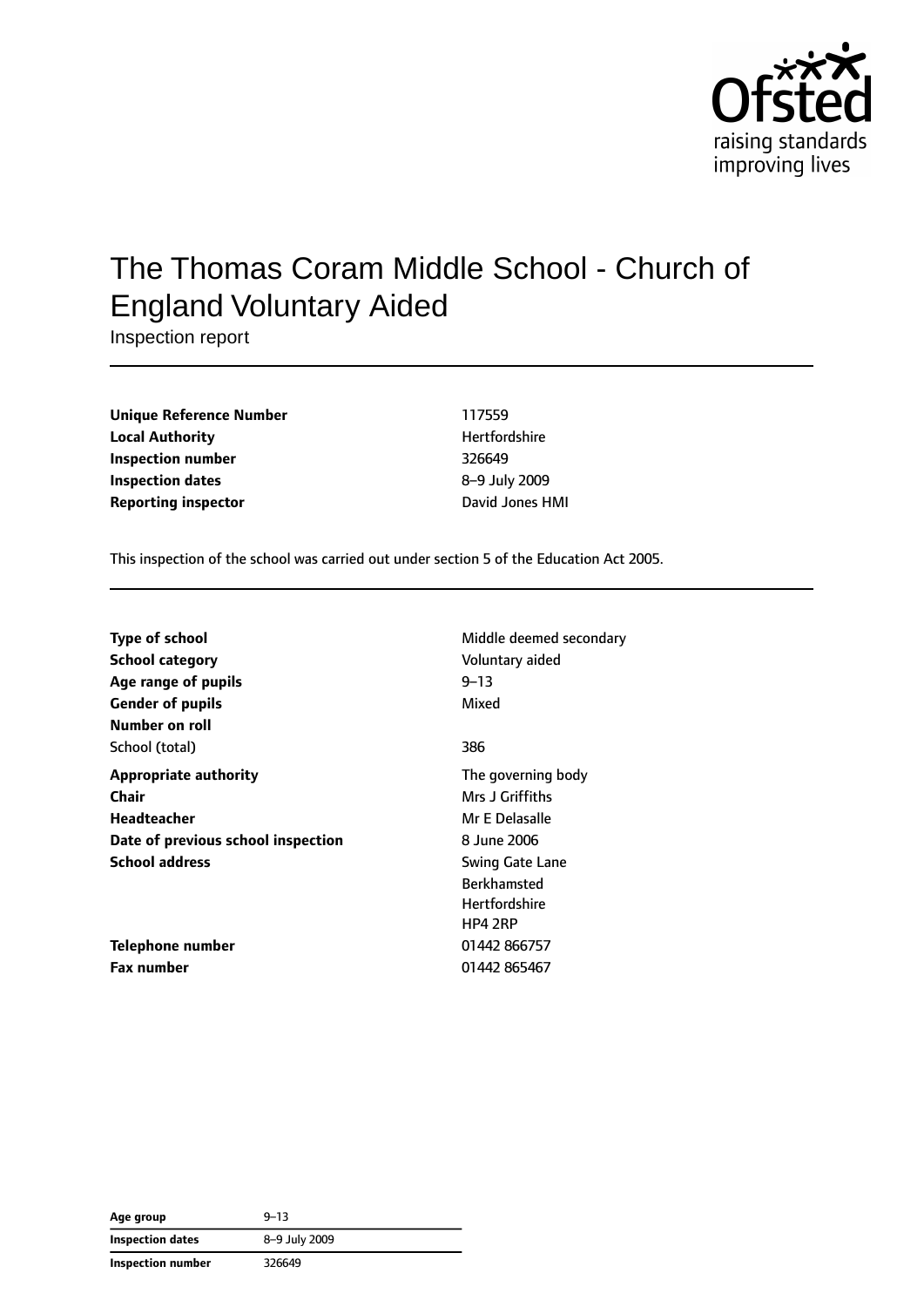© Crown copyright 2009

.

#### Website: www.ofsted.gov.uk

This document may be reproduced in whole or in part for non-commercial educational purposes, provided that the information quoted is reproduced without adaptation and the source and date of publication are stated.

Further copies of this report are obtainable from the school. Under the Education Act 2005, the school must provide a copy of this report free of charge to certain categories of people. A charge not exceeding the full cost of reproduction may be made for any other copies supplied.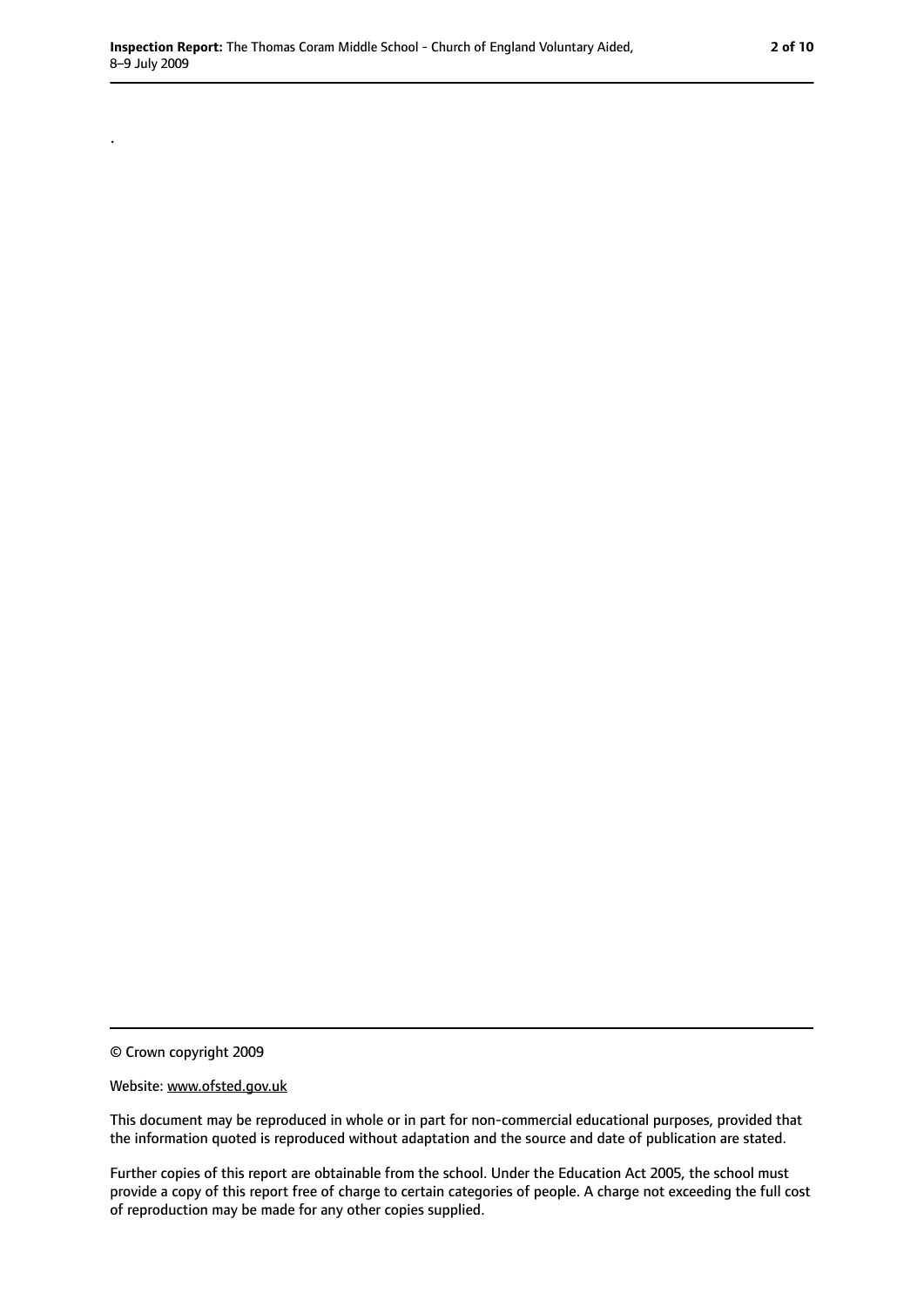### **Introduction**

The inspection was carried out by one of Her Majesty's Inspectors and two additional inspectors. The school was invited to provide a nominee to the inspection team and the headteacher accepted this responsibility.

#### **Description of the school**

The Thomas Coram Middle School is a smaller than average middle school and the pupils' social and economic backgrounds vary but are above average overall. The proportion known to be eligible for free school meals is half the national average. The number of girls and boys in each year group varies annually. The number of pupils from minority ethnic backgrounds is well below the national figure and the number of pupils whose first language is not English is low.

Attainment on entry is broadly average. The proportion of pupils registered by the school as having learning difficulties and/or disabilities is just above average although the proportion of pupils with a statement of special educational needs is low.

Thomas Coram is part of a cross-phase pyramid of schools that serves Berkhamsted and the surrounding villages. The school has received the following national accolades: Healthy Schools Award, Eco-School Bronze, and the Sports Mark.

#### **Key for inspection grades**

| Grade 1 | Outstanding  |
|---------|--------------|
| Grade 2 | Good         |
| Grade 3 | Satisfactory |
| Grade 4 | Inadequate   |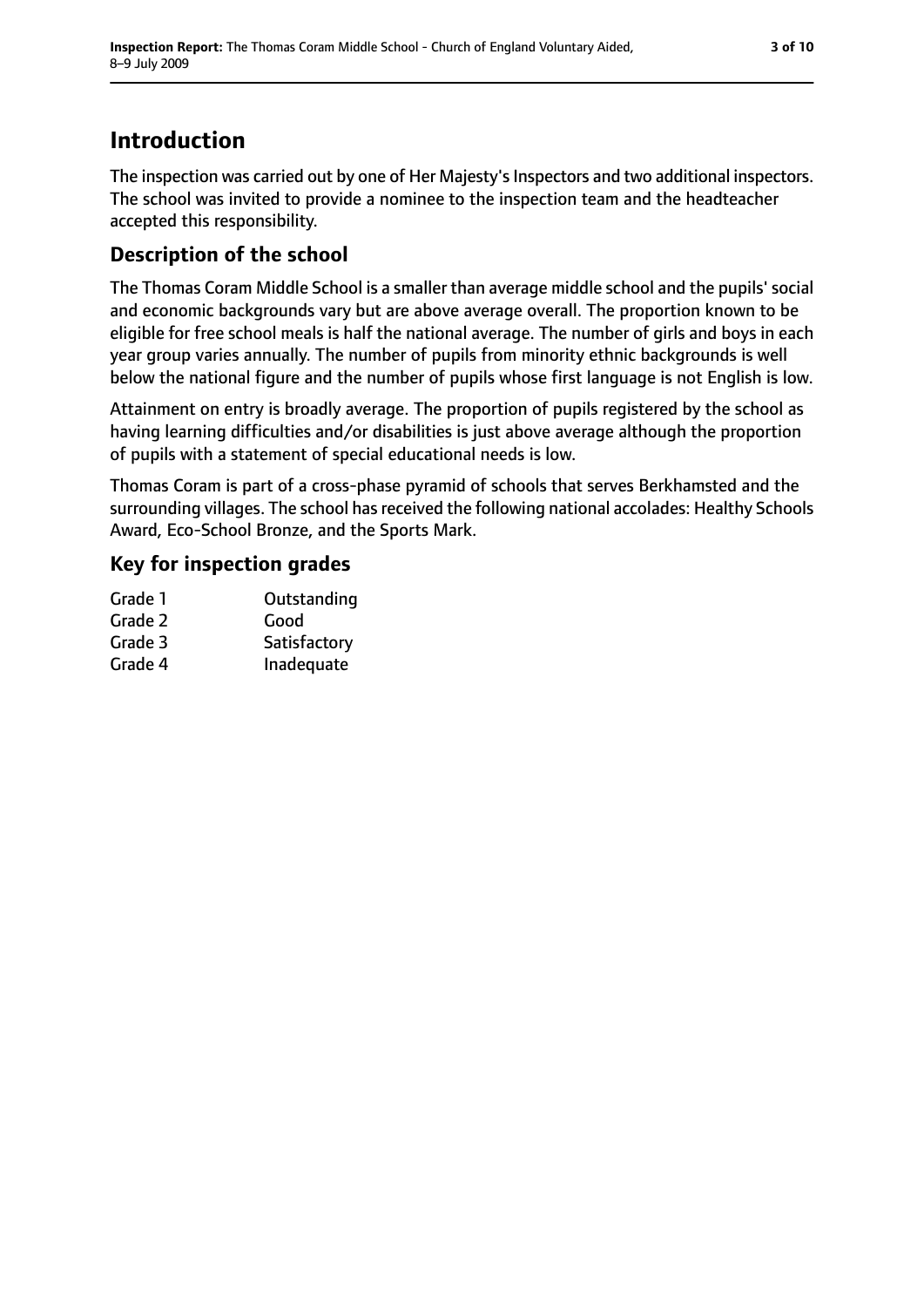## **Overall effectiveness of the school**

#### **Grade: 2**

This is a good school. Standards are significantly above average and pupils make good progress in both key stages. Pupils' personal development is good. Attendance is above average and overall behaviour is good, although some parents and pupils expressed disquiet regarding the negative attitudes of a small number of individuals. However, a significant number of the parents who responded to the inspection questionnaire expressed complete satisfaction with the school and many took the time to offer a personal insight into what they regarded as the dedicated care and support provided by the school. Care, welfare and guidance are good overall, with effective support for those who find learning difficult.

Teaching and learning are good; all staff were observed teaching and nearly three quarters of lessons were judged good. In a minority of lessons the tasks provided did not always match the learning needs of all pupils or place sufficient emphasis on pupils' involvement and independent learning.

The curriculum is good, with a strong programme of rich learning opportunities where topics such as 'sustainability' are investigated in depth. Community cohesion is good overall although the national dimension has not been addressed in sufficient detail. Community cohesion at a local level is good and the international dimension is being developed within the context of the rich learning opportunities programme.

Leadership and management are good overall. Good progress has been made on the areas for improvement given at the last inspection, standards have risen, the pupils' personal development is more consistent and the quality of provision is good. The school meets current government requirements with regard to safeguarding. Governance is good; the governing body has secured funding from the diocesan authorities and the local authority for a new teaching block. Governors set senior staff challenging targets and encourage development.

#### **What the school should do to improve further**

■ Continue to develop the quality of teaching by focusing on learning outcomes and develop stronger independent learning skills in the pupils.

### **Achievement and standards**

#### **Grade: 2**

Standards and achievement at Key Stage 2 are good, attainment has been significantly above average in English, mathematics and science for the last two years. Similarly, the overall educational value added has been significantly above average during this time, although the pupils' performance in mathematics and science is more consistent than in English. This pattern is repeated in Years 7 and 8 where a review of the outcomes of the non-statutory tests indicate that standards are above average and pupils continue to make good progress, often reaching the level expected nationally of pupils in Year 9.

### **Personal development and well-being**

#### **Grade: 2**

Pupils' personal development and well-being are good overall, with outstanding elements, for example, where independent learning opportunities are provided. Spiritual, moral, social and cultural development is good. Pupils reflect regularly in lessons and assemblies on challenging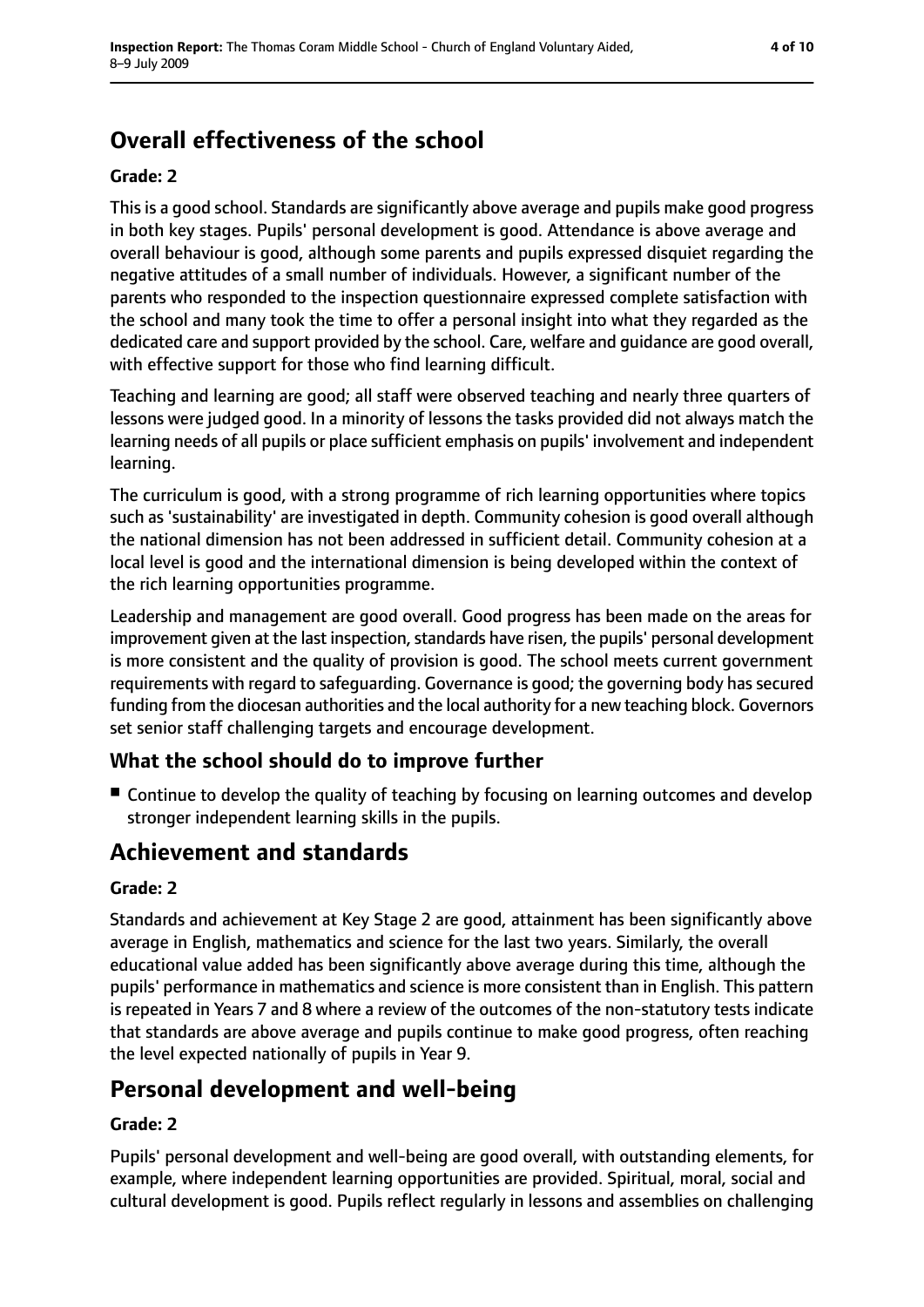issues, when organising charitable work and through the efforts of the School Council. Some are elected as Youth Councillors on the local council and others serve as prefects, house captains, sportsleaders and peer mediators. Pupils generally make healthy choices when eating and many take part in the varied and well-organised sporting opportunities.

Pupils feel safe in school and always know who to go to for help. They enjoy coming to school and taking part in lessons, particularly when they work in collaborative groups, for example, when taking part in a newsroom simulation or investigating the concept of forensic science. Attendance is above the national average. Peer group cooperation in class is strong, few pupils are withdrawn from lessons for poor behaviour and the rate of both exclusions and persistent absence is low. Pupils develop good workplace skills using the school's good computer facilities and, through the school council, play a role in the allocation of resources to the school's leisure and sports facilities.

### **Quality of provision**

#### **Teaching and learning**

#### **Grade: 2**

Teaching and learning are good and, as a result, most pupils make good progress. The most successful lessons have a variety of interesting activities that maintains the challenge and pace of work suitable for the needs of all pupils. In these lessons the teachers facilitate the learning process, encouraging independent learning. Lessons are less successful when they are mainly teacher-dominated with the whole class doing the same work; on these occasions the tasks provided do not always match the learning needs of the different groups of pupils.

In a few lessons, opportunities to develop pupils' higher level thinking skills through focused questioning or by involving the pupils in self or peer evaluation were missed. Teachers have a good knowledge of their subjects and use questions effectively to make the pupils think about their work and move them on. They know the pupils well, have good relationships with them, and so create an environment in which the pupils are ready to learn.

Senior managers were involved in the joint observations of lessons with inspectors. An evaluation of the outcomes of this exercise revealed the need for a greater focus on the quality of learning.

Teaching assistants are often effective instructors in their own right; however, not all staff manage the time and support of these colleagues productively.

The school has been focusing on the quality of marking, and where this is most effective the comments indicate the level achieved as well as ways in which the work can be improved; however, opportunities to provide key literacy guidance are sometimes missed in the foundation subjects.

#### **Curriculum and other activities**

#### **Grade: 2**

The curriculum meets statutory requirements. The school provides good opportunities for all learners, including those who find learning difficult, to progress and perform well.

The curriculum provides additional enrichment activities, for example, staff from the neighbouring upper school provide tuition in a second foreign language. This takes place in the upper school and provides opportunities to ease Year 8 transition. A programme of extra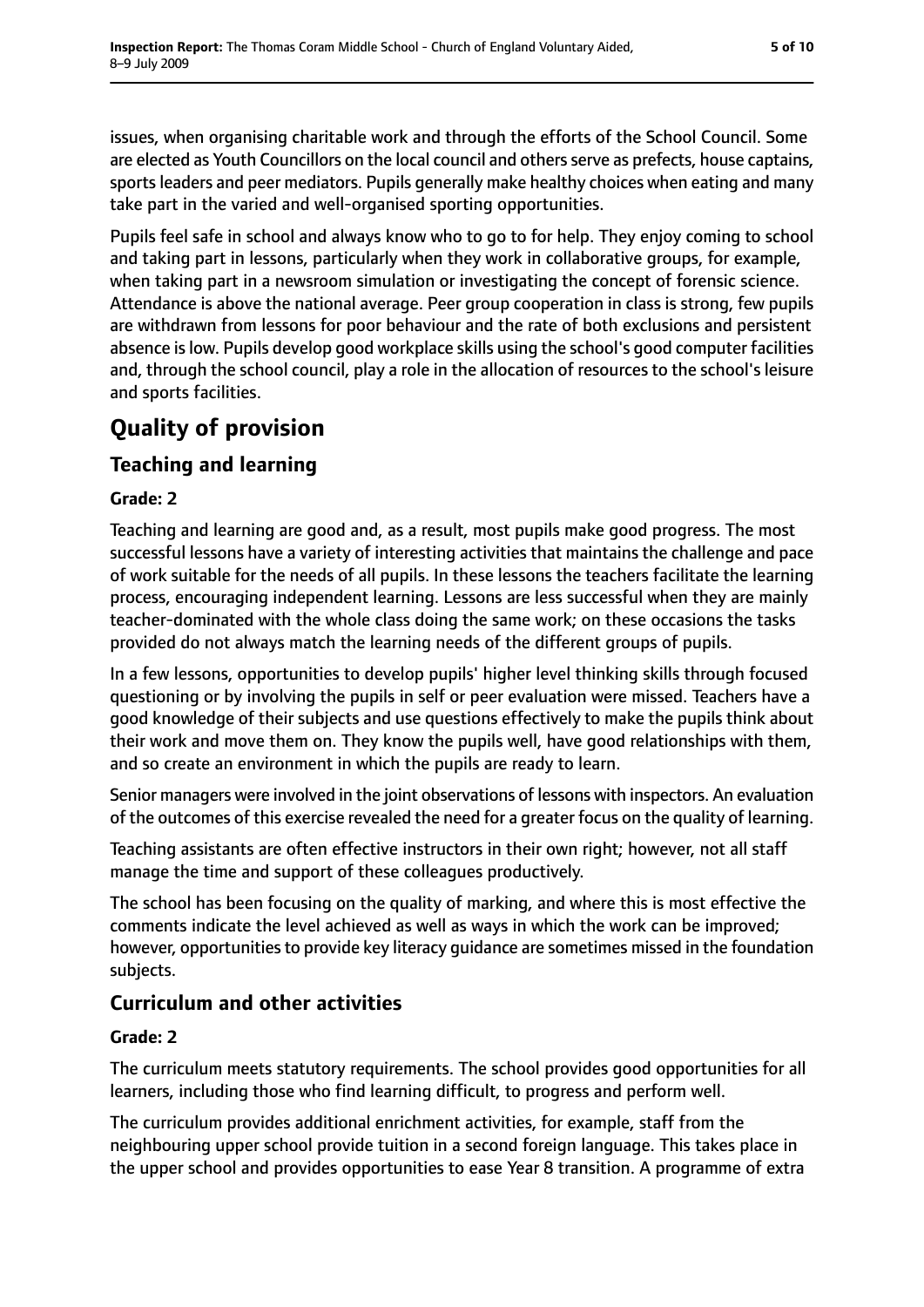activities provides challenging and stimulating opportunities. Those involved in the Roman feast that took place during the inspection enjoyed cooking and eating 'Roman style'.

The programme of rich learning opportunities supports the regular curriculum with a variety of themed events lasting two to three days. These activities allow topics to be studied in depth and draw on the expertise of a wide range of visitors to the school. The fortnightly interest groups develop additional skills and pupils' understanding of healthy lifestyles, creativity, technology, media and world issues. Regular extra-curricular activities, particularly in sport, support the promotion of healthy lifestyles.

#### **Care, guidance and support**

#### **Grade: 2**

Care, guidance and support are good overall. Effective transition procedures ensure Year 5 pupils quickly settle into the school and that Year 8 pupils are confident about transfer. Arrangements for safeguarding pupils are secure. Vulnerable pupils receive effective guidance and support. Individual education plans are appropriately written and regularly reviewed.

The range of assessment information available is extensive and the new computer- based system currently being commissioned is intended to further refine the effective support for those with learning difficulties and/or disabilities. Systems for monitoring pupils' academic progress are effective and are often used well at senior management level, although this is not consistently the case in the classroom. Support staff work well with individuals; parents and pupils comment appreciatively on this help. Good use is made of external agenciesto support pupils with learning difficulties and/or disabilities; as a result, many achieve well. Pupils feel safe and note there is always someone to turn to if they need help. The younger pupils appreciate the support of peer mediators whilst older pupils feel that staff generally deal effectively with any instances of bullying and the inappropriate behaviour of a small number of pupils.

### **Leadership and management**

#### **Grade: 2**

The leadership and management of the school are good. The improvements secured by the senior management team in standards and achievement are linked to effective curriculum provision and good teaching. The school provides good value for money. Quality assurance procedures are robust and the use of assessment information to inform management decisions is good. The development plan is very clear, reflecting agreed priorities; resource management is good and the school runs smoothly on a day-to-day basis. Senior staff took a positive view of the opportunities for improvement presented by inspection, consistently seeking an insight into how the school might improve in the future. Community cohesion is good overall but the key efforts have been locally focused.

Senior managers direct improvement and promote the well-being of learners through good care, guidance and support. Governance is good and the governing body works positively with colleagues in local schools.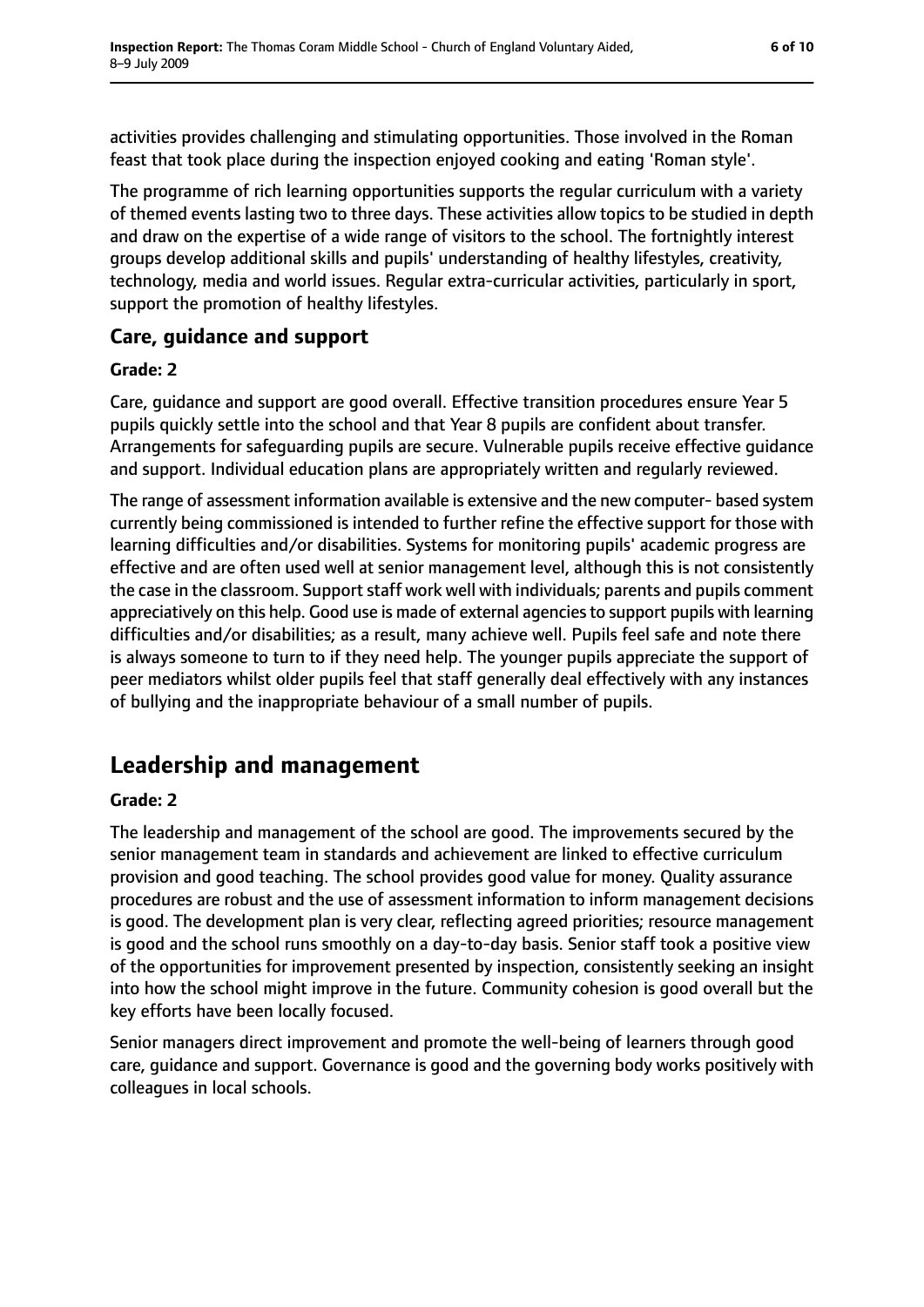**Any complaints about the inspection or the report should be made following the procedures set out in the guidance 'Complaints about school inspection', which is available from Ofsted's website: www.ofsted.gov.uk.**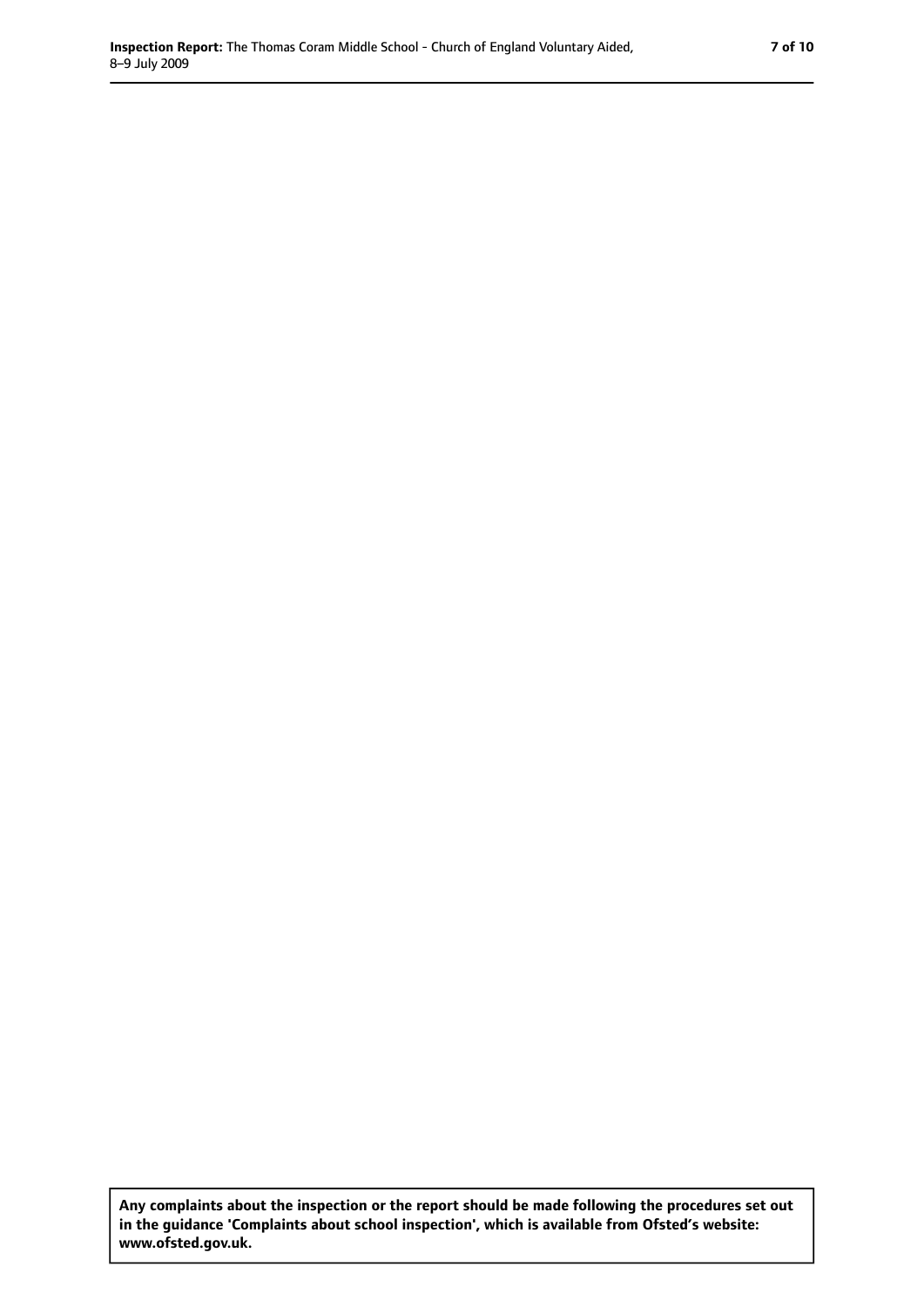## **Inspection judgements**

| Key to judgements: grade 1 is outstanding, grade 2 good, grade 3 satisfactory, and | <b>School</b>  |
|------------------------------------------------------------------------------------|----------------|
| arade 4 inadequate                                                                 | <b>Overall</b> |

#### **Overall effectiveness**

| How effective, efficient and inclusive is the provision of<br>education, integrated care and any extended services in meeting the<br>needs of learners? |     |
|---------------------------------------------------------------------------------------------------------------------------------------------------------|-----|
| Effective steps have been taken to promote improvement since the last<br>inspection                                                                     | Yes |
| How well does the school work in partnership with others to promote learners'<br>well being?                                                            |     |
| The capacity to make any necessary improvements                                                                                                         |     |

#### **Achievement and standards**

| How well do learners achieve?                                                                               |  |
|-------------------------------------------------------------------------------------------------------------|--|
| The standards <sup>1</sup> reached by learners                                                              |  |
| How well learners make progress, taking account of any significant variations<br>between groups of learners |  |
| How well learners with learning difficulties and/or disabilities make progress                              |  |

#### **Annex A**

<sup>&</sup>lt;sup>1</sup>Grade 1 - Exceptionally and consistently high; Grade 2 - Generally above average with none significantly below average; Grade 3 - Broadly average to below average; Grade 4 - Exceptionally low.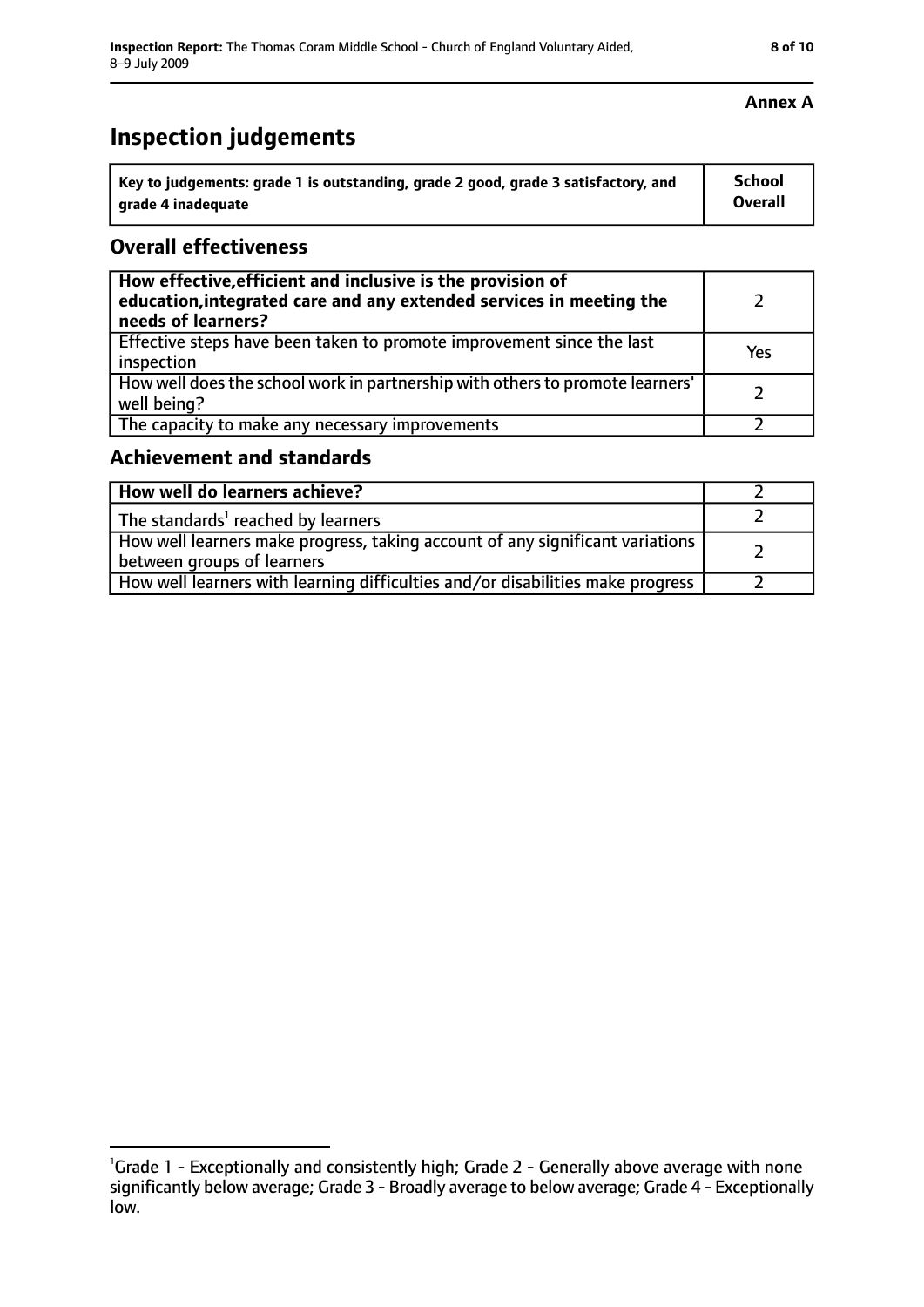### **Personal development and well-being**

| How good are the overall personal development and well-being of the<br>learners?                                 |  |
|------------------------------------------------------------------------------------------------------------------|--|
| The extent of learners' spiritual, moral, social and cultural development                                        |  |
| The extent to which learners adopt healthy lifestyles                                                            |  |
| The extent to which learners adopt safe practices                                                                |  |
| The extent to which learners enjoy their education                                                               |  |
| The attendance of learners                                                                                       |  |
| The behaviour of learners                                                                                        |  |
| The extent to which learners make a positive contribution to the community                                       |  |
| How well learners develop workplace and other skills that will contribute to<br>their future economic well-being |  |

### **The quality of provision**

| How effective are teaching and learning in meeting the full range of<br>learners' needs?              |  |
|-------------------------------------------------------------------------------------------------------|--|
| How well do the curriculum and other activities meet the range of needs and<br>interests of learners? |  |
| How well are learners cared for, quided and supported?                                                |  |

### **Leadership and management**

| How effective are leadership and management in raising achievement<br>and supporting all learners?                                              |     |
|-------------------------------------------------------------------------------------------------------------------------------------------------|-----|
| How effectively leaders and managers at all levels set clear direction leading<br>to improvement and promote high quality of care and education |     |
| How effectively leaders and managers use challenging targets to raise standards                                                                 |     |
| The effectiveness of the school's self-evaluation                                                                                               |     |
| How well equality of opportunity is promoted and discrimination eliminated                                                                      |     |
| How well does the school contribute to community cohesion?                                                                                      | フ   |
| How effectively and efficiently resources, including staff, are deployed to<br>achieve value for money                                          |     |
| The extent to which governors and other supervisory boards discharge their<br>responsibilities                                                  |     |
| Do procedures for safequarding learners meet current government<br>requirements?                                                                | Yes |
| Does this school require special measures?                                                                                                      | No  |
| Does this school require a notice to improve?                                                                                                   | No  |